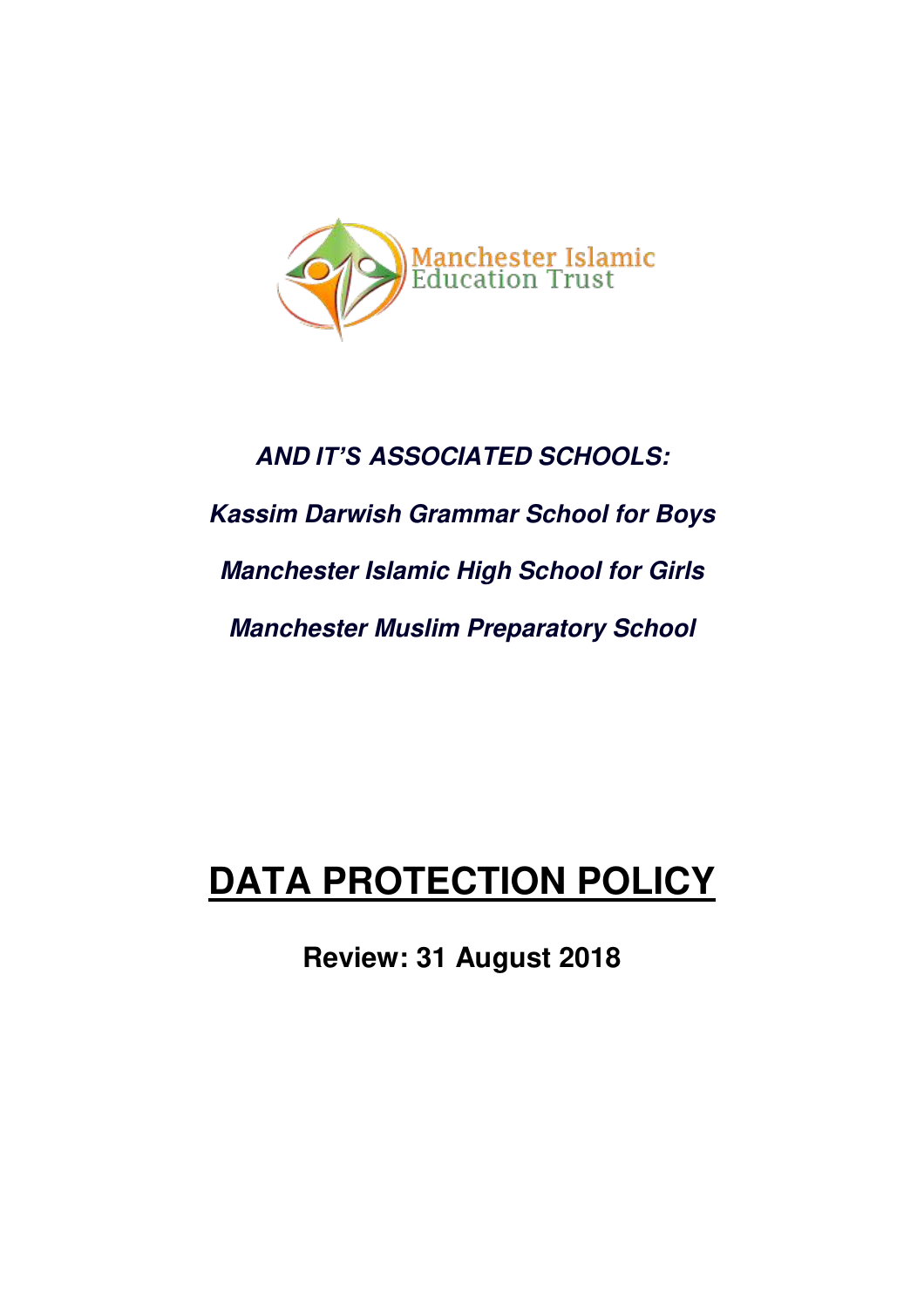## **Our Commitment:**

Manchester Islamic Educational Trust and its associated schools are committed to the protection of all personal and sensitive data for which it holds responsibility as the Data Controller and the handling of such data in line with the data protection principles and the Data Protection Act (DPA). https://ico.org.uk/for-organisations/guide-to-data-protection/dataprotection-principles/

Changes to data protection legislation (GDPR May 2018) shall be monitored and implemented in order to remain compliant with all requirements.

The legal bases for processing data are as follows –

**(a) Consent:** the member of staff/student/parent has given clear consent for the school to process their personal data for a specific purpose.

**(b) Contract:** the processing is necessary for the member of staff's employment contract or student placement contract.

**(c) Legal obligation:** the processing is necessary for the school to comply with the law (not including contractual obligations)

The members of staff responsible for data protection are Headteachers of the three schools (and any person within the school appointed by them) and Mr. Zahid Hafeez, Trust Administrative Manager. However all staff must treat all student information in a confidential manner and follow the guidelines as set out in this document.

The Manchester Islamic Educational Trust and its schools are also committed to ensuring that their staff is aware of data protection policies, legal requirements and adequate training is provided to them.

The requirements of this policy are mandatory for all staff employed by the school and any third party contracted to provide services within the school.

## **Notification:**

Our data processing activities will be registered with the Information Commissioner's Office (ICO) as required of a recognised Data Controller. Details are available from the ICO:

https://ico.org.uk/about-the-ico/what-we-do/register-of-data-controllers/

Changes to the type of data processing activities being undertaken shall be notified to the ICO and details amended in the register.

Breaches of personal or sensitive data shall be notified within 72 hours to the individual(s) concerned and the ICO.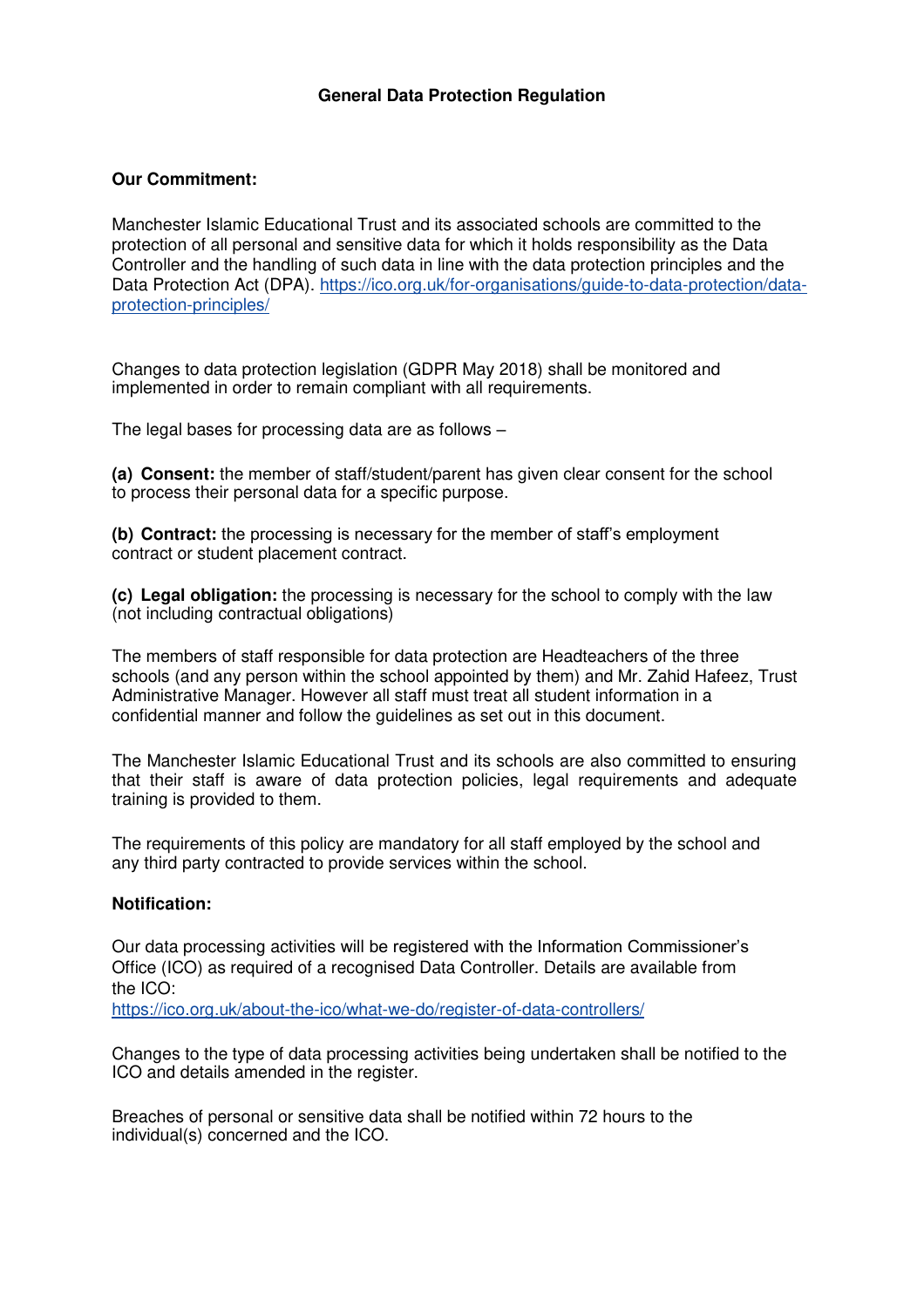## **Personal and Sensitive Data:**

All data within the organisation's control shall be identified as personal, sensitive or both, to ensure that it is handled in compliance with legal requirements and access to it does not breach the rights of the individuals to whom it relates.

The definitions of personal and sensitive data shall be as those published by the ICO for guidance: https://ico.org.uk/for-organisations/guide-to-data-protection/key-definitions/

The principles of the Data Protection Act shall be applied to all data processed:

- ensure that data is fairly and lawfully processed
- process data only for limited purposes
- ensure that all data processed is adequate, relevant and not excessive
- ensure that data processed is accurate
- not keep data longer than is necessary
- process the data in accordance with the data subject's rights
- ensure that data is secure
- ensure that data is not transferred to other countries without adequate protection.

## **Fair Processing / Privacy Notice:**

We shall be transparent about the intended processing of data and communicate these intentions via notification to staff, parents and pupils prior to the processing of individual's data.

Notifications shall be in accordance with ICO guidance and, where relevant, be written in a form understandable by those defined as 'Children' under the legislation.

https://ico.org.uk/for-organisations/guide-to-data-protection/privacy-noticestransparency-and-control/

There may be circumstances where the school is required either by law or in the best interests of our students or staff to pass information onto external authorities, for example local authorities, Ofsted, or the department of health. These authorities are up to date with data protection law and have their own policies relating to the protection of any data that they receive or collect.

The intention to share data relating to individuals to an organisation outside of our school shall be clearly defined within notifications and details of the basis for sharing given. Data will be shared with external parties in circumstances where it is a legal requirement to provide such information.

Any proposed change to the processing of individual's data shall first be notified to them.

Under no circumstances will the school disclose information or data: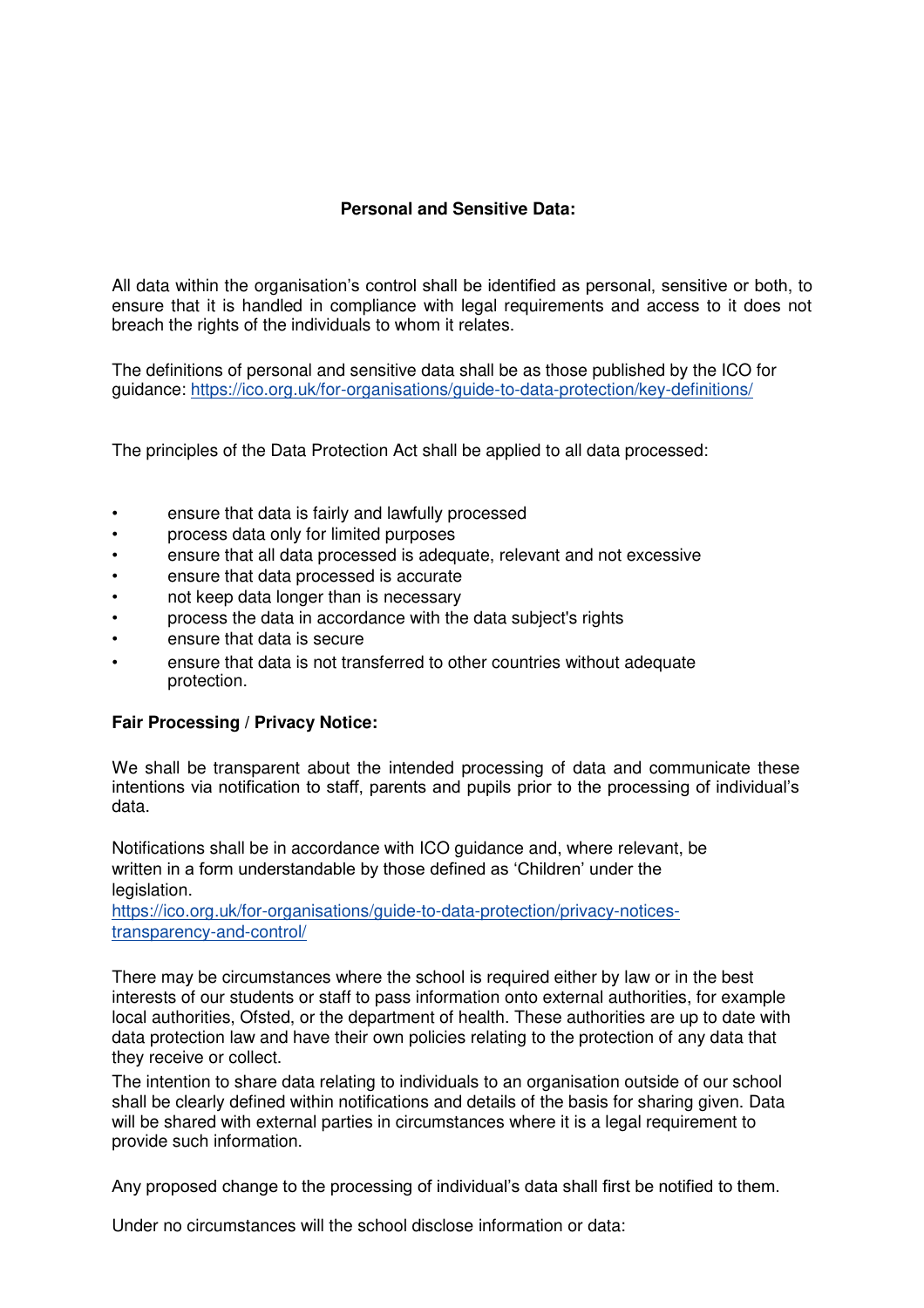- that would cause serious harm to the child or anyone else's physical or mental health or condition
- indicating that the child is or has been subject to child abuse or may be at risk of it, where the disclosure would not be in the best interests of the child
- recorded by the pupil in an examination
- that would allow another person to be identified or identifies another person as the source, unless the person is an employee of the school or a local authority or has given consent, or it is reasonable in the circumstances to disclose the information without consent. The exemption from disclosure does not apply if the information can be edited so that the person's name or identifying details are removed
- in the form of a reference given to another school or any other place of education and training, the child's potential employer, or any national body concerned with student admissions.

## **Data Security:**

In order to assure the protection of all data being processed and inform decisions on processing activities, we shall undertake an assessment of the associated risks of proposed processing and equally the impact on an individual's privacy in holding data related to them.

Risk and impact assessments shall be conducted in accordance with guidance given by the ICO:

https://ico.org.uk/for-organisations/guide-to-data-protection/principle-7-security/ https://ico.org.uk/for-organisations/guide-to-data-protection/principle-7-security/ https://ico.org.uk/about-the-ico/news-and-events/news-and-blogs/2014/02/privacyimpact-assessments-code-published/

Security of data shall be achieved through the implementation of proportionate physical and technical measures. Nominated staff shall be responsible for the effectiveness of the controls implemented and reporting of their performance.

The security arrangements of any organisation with which data is shared shall also be considered and where required these organisations shall provide evidence of the competence in the security of shared data.

## **Data Access Requests (Subject Access Requests):**

All individuals whose data is held by us, has a legal right to request access to such data or information about what is held. We shall respond to such requests within one month and they should be made in writing to:

Headteacher:

- 1. Kassim Darwish Grammar School for Boys Hartley Hall, Alexandra Road South, Manchester M16 8NH
- 2. Manchester Islamic High School for Girls 55 High Lane, Chrlton, Manchester M21 9FA
- 3. Manchester Muslim Preparatory School 551 Wilmslow Road, Manchester M20 4BA
- 4. Mr. Zahid Hafeez Hartley Hall, Alexandra Road South, Manchester M16 8NH

No charge will be applied to process the request.

Personal data about pupils will not be disclosed to third parties without the consent of the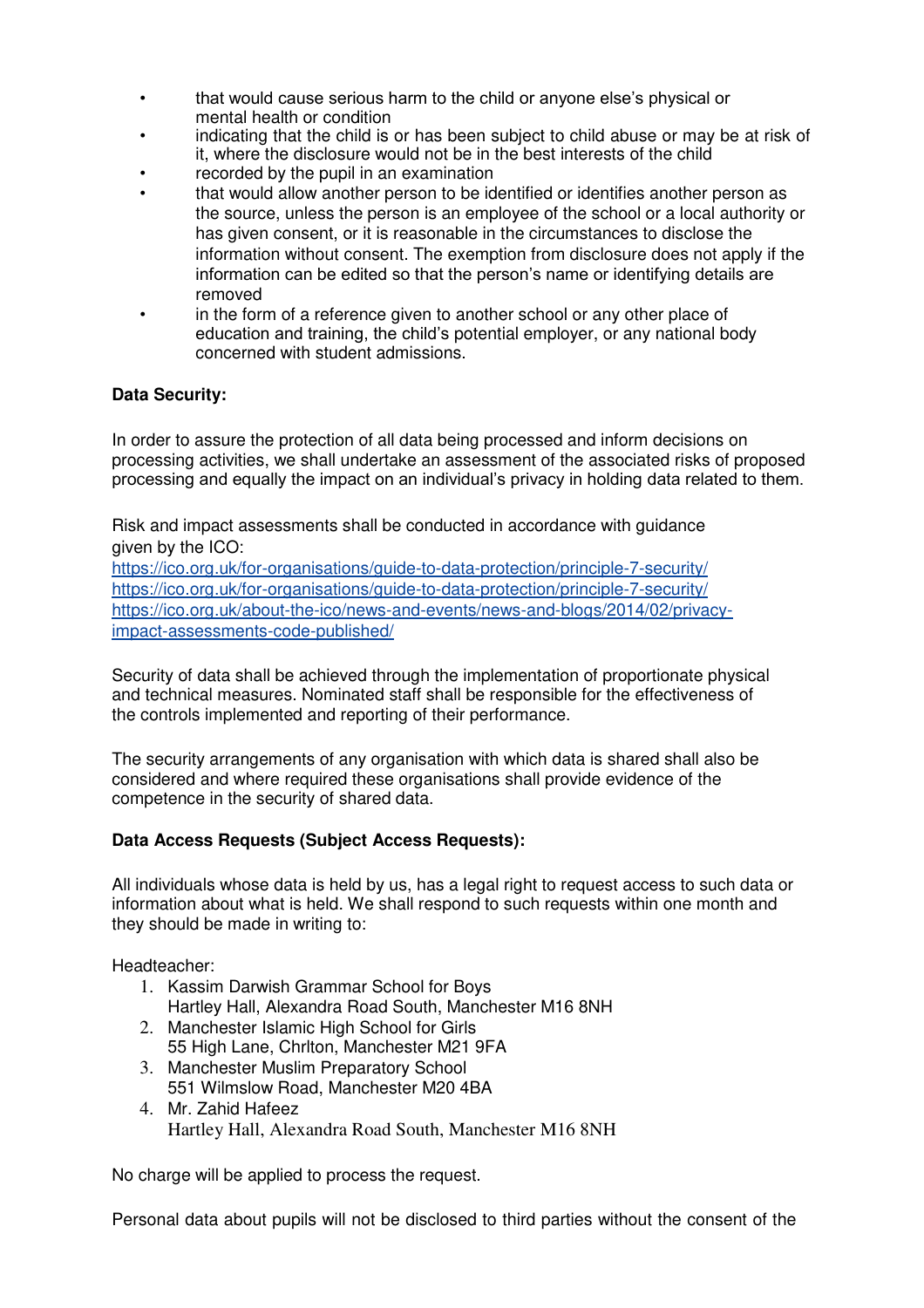child's parent or carer, unless it is obliged by law or in the best interest of the child. Data may be disclosed to the following third parties without consent:

#### • **Other schools**

If a pupil transfers from any of Manchester Islamic Educational Trust's schools to another school, their academic records and other data that relates to their health and welfare will be forwarded onto the new school. This will support a smooth transition from one school to the next and ensure that the child is provided for as is necessary. It will aid continuation which should ensure that there is minimal impact on the child's academic progress as a result of the move.

#### • **Examination authorities**

This may be for registration purposes, to allow the pupils at our school to sit examinations set by external exam bodies.

#### • **Health authorities**

As obliged under health legislation, the school may pass on information regarding the health of children in the school to monitor and avoid the spread of contagious diseases in the interest of public health.

#### • **Police and courts**

If a situation arises where a criminal investigation is being carried out we may have to forward information on to the police to aid their investigation. We will pass information onto courts as and when it is ordered.

#### • **Social workers and support agencies**

In order to protect or maintain the welfare of our pupils, and in cases of child abuse, it may be necessary to pass personal data on to social workers or support agencies.

## • **Educational division**

Schools may be required to pass data on in order to help the government to monitor the national educational system and enforce laws relating to education.

## • **Right to be Forgotten:**

Where any personal data is no longer required for its original purpose, an individual can demand that the processing is stopped and all their personal data is erased by the school including any data held by contracted processors.

#### **Photographs and Video:**

Images of staff and pupils may be captured at appropriate times and as part of educational activities for use in school only.

Unless prior consent from parents/pupils/staff has been given, the school shall not utilise such images for publication or communication to external sources.

It is the school's policy that external parties (including parents) may not capture images of staff or pupils during such activities without prior consent.

#### **Location of information and data:**

Hard copy data, records, and personal information are stored out of sight and in a locked cupboard. The only exception to this is medical information that may require immediate access during the school day. This will be stored with the appropriate person within that school.Sensitive or personal information and data should not be removed from the school